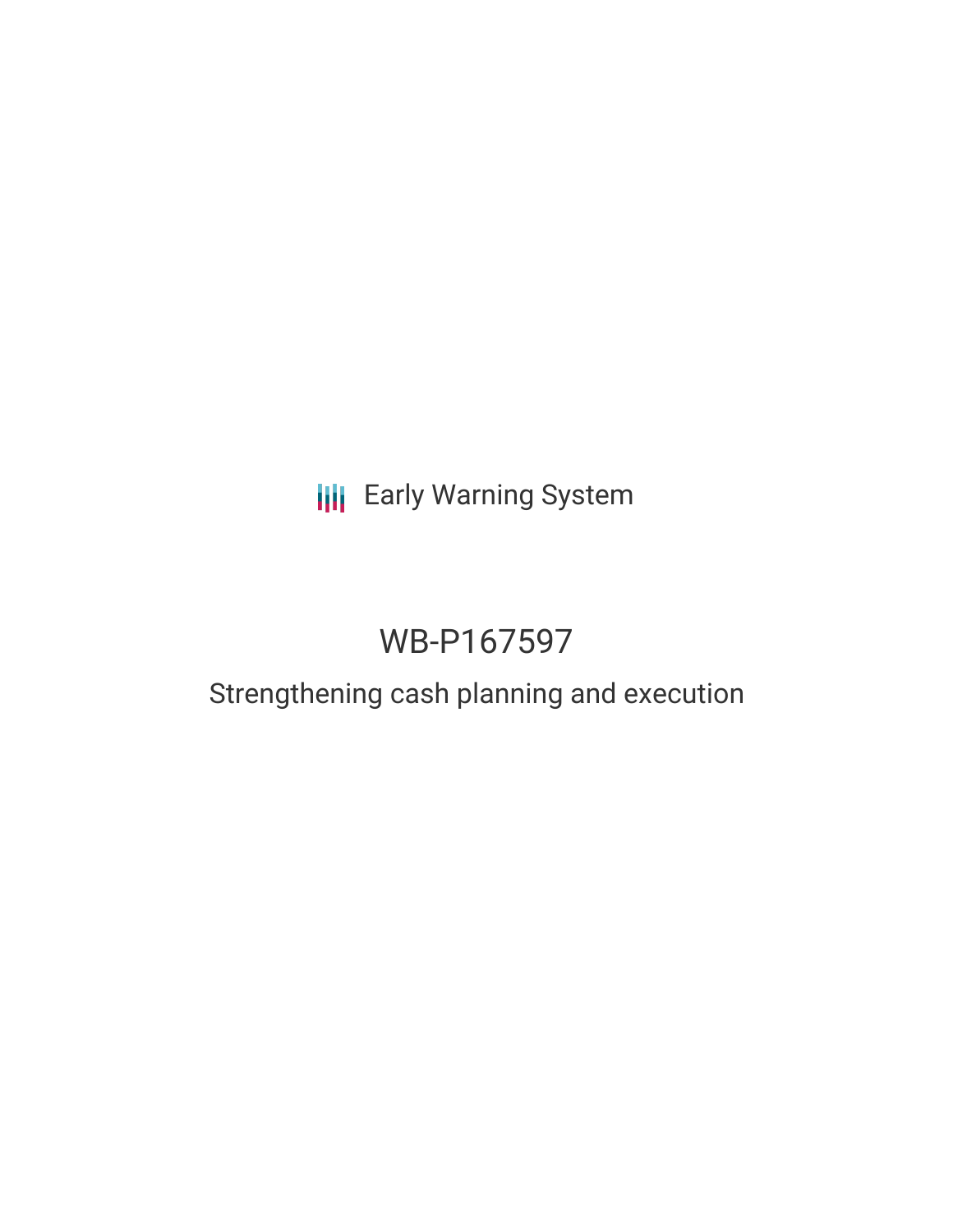

#### **Quick Facts**

| <b>Countries</b>               | Kosovo              |
|--------------------------------|---------------------|
| <b>Financial Institutions</b>  | World Bank (WB)     |
| <b>Status</b>                  | Approved            |
| <b>Bank Risk Rating</b>        | C                   |
| <b>Voting Date</b>             | 2018-08-01          |
| <b>Borrower</b>                | Ministry of Finance |
| <b>Sectors</b>                 | Law and Government  |
| <b>Investment Type(s)</b>      | Loan                |
| <b>Investment Amount (USD)</b> | $$0.20$ million     |
| <b>Loan Amount (USD)</b>       | $$0.20$ million     |
| <b>Project Cost (USD)</b>      | $$0.35$ million     |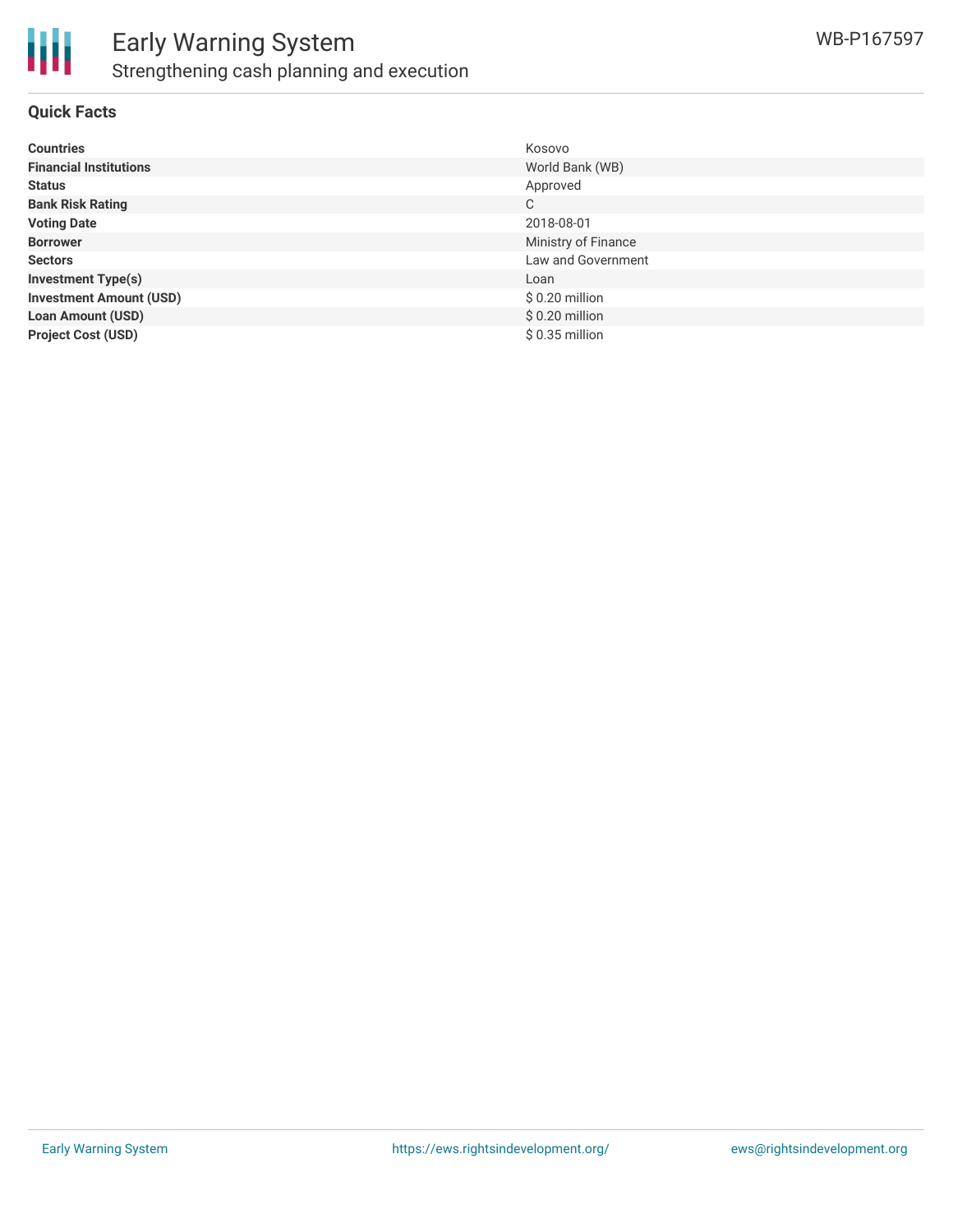

#### **Project Description**

According to bank documents, the project aims to support cash management reform actions presented in the Government's PFM Reform Program 2016-2020. The proposed project is focused on the following areas: (i) strengthening of the legal and regulatory framework for cash planning and management; (ii) implementation of an effective and efficient ICT integrated module for cash planning in the treasury system and linking it with two existing modules for budget appropriations and budget allocations; and (iii) capacity building of finance officers (in MoF and other Budgetary Institutions).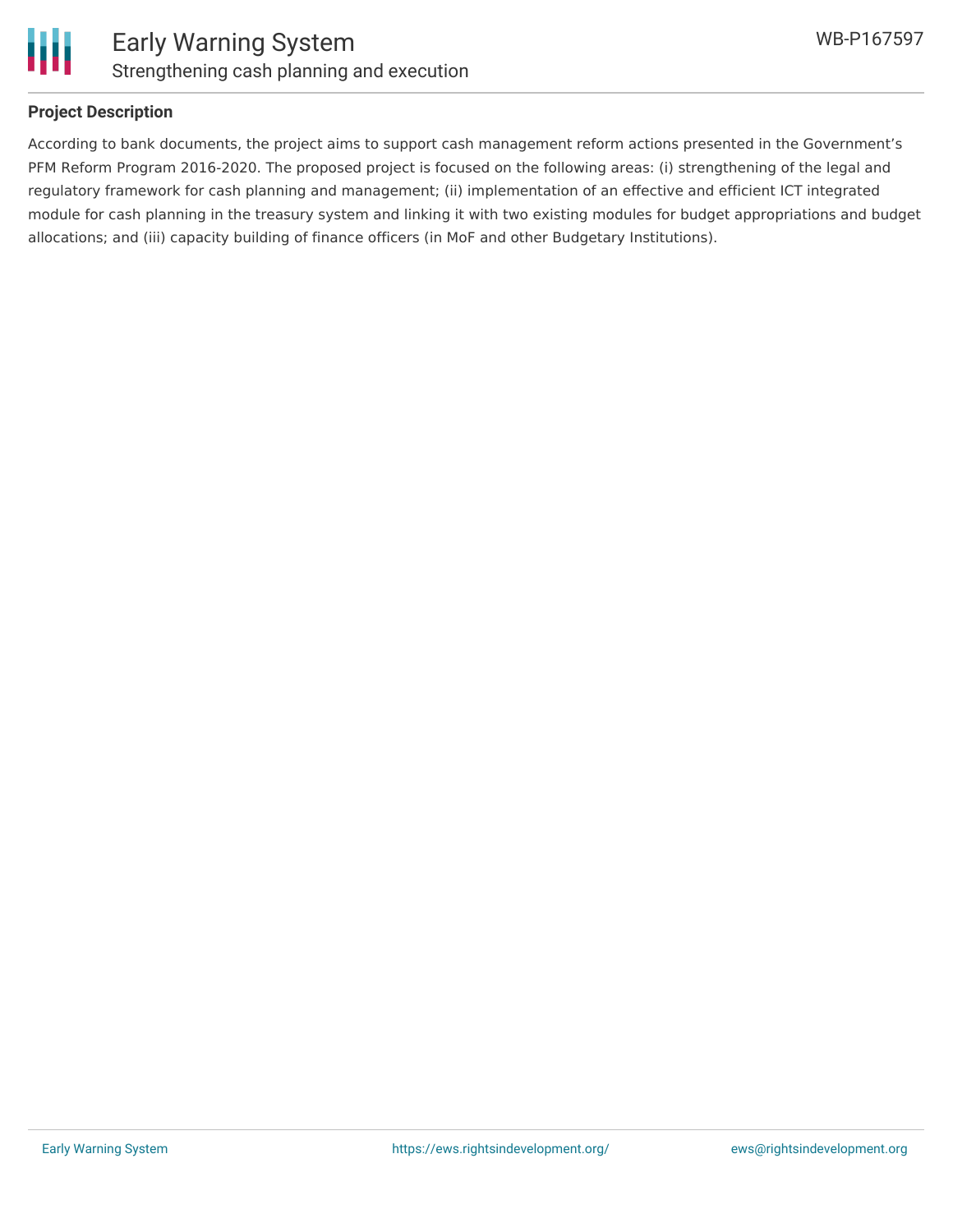

#### **Investment Description**

World Bank (WB)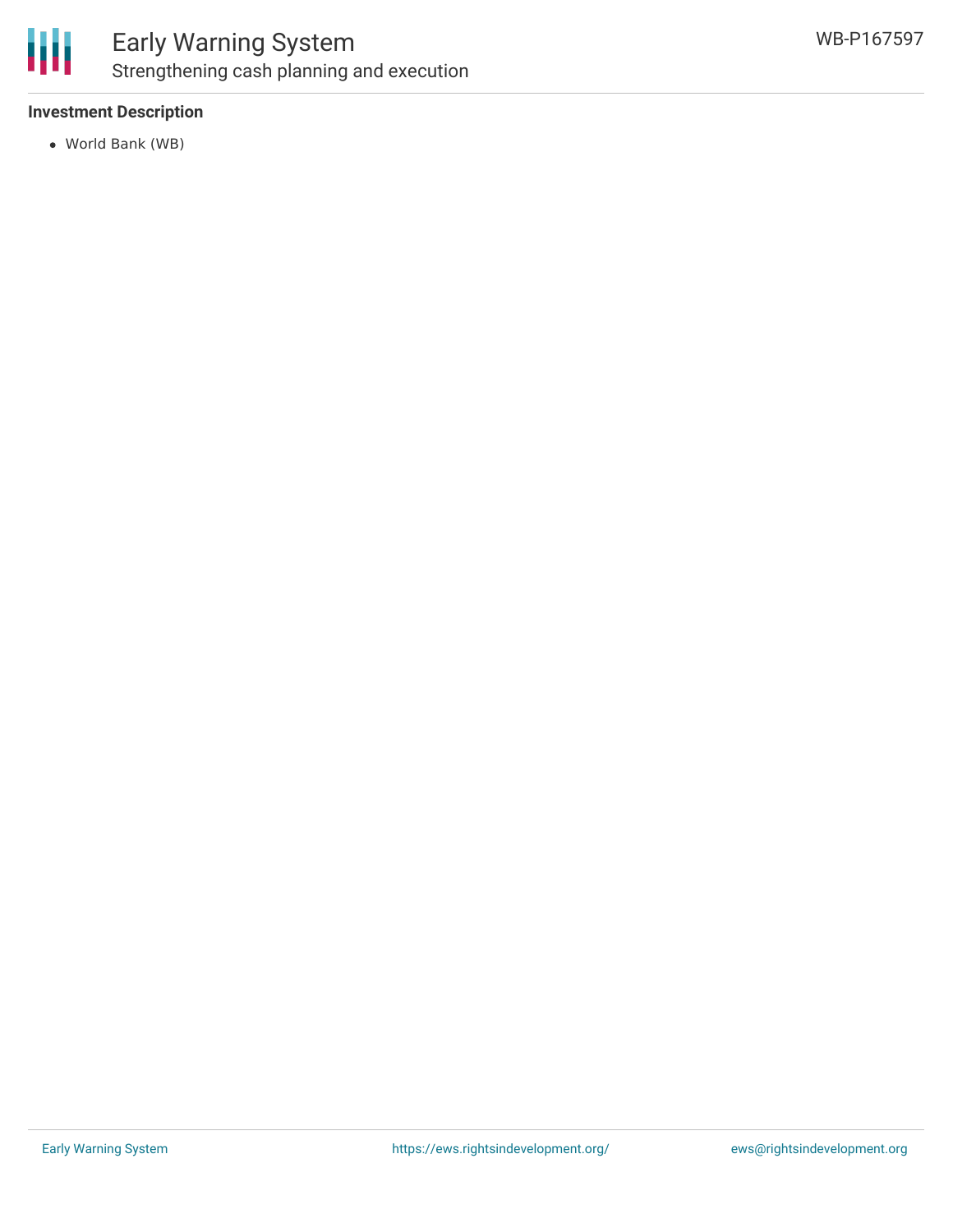

#### **Contact Information**

Implementing Agency: Ministry of Finance Ahmet Ismali, General Kosovo Treasurer Telephone No.: 003813820034445 Email Address: [ahmet.ismali@rks-gov.net](mailto:ahmet.ismali@rks-gov.net)

Arijeta Neziraj Elshani, Deputy Treasurer for Cash and Debt Management

Telephone No.: 003813820034157

Email Address: [arijeta.n.elshani@rks-gov.net](mailto:arijeta.n.elshani@rks-gov.net)

#### **ACCOUNTABILITY MECHANISM OF WORLD BANK**

The World Bank Inspection Panel is the independent complaint mechanism and fact-finding body for people who believe they are likely to be, or have been, adversely affected by a World Bank-financed project. If you submit a complaint to the Inspection Panel, they may investigate to assess whether the World Bank is following its own policies and procedures for preventing harm to people or the environment. You can contact the Inspection Panel or submit a complaint by emailing ipanel@worldbank.org. You can learn more about the Inspection Panel and how to file a complaint at: http://ewebapps.worldbank.org/apps/ip/Pages/Home.aspx.